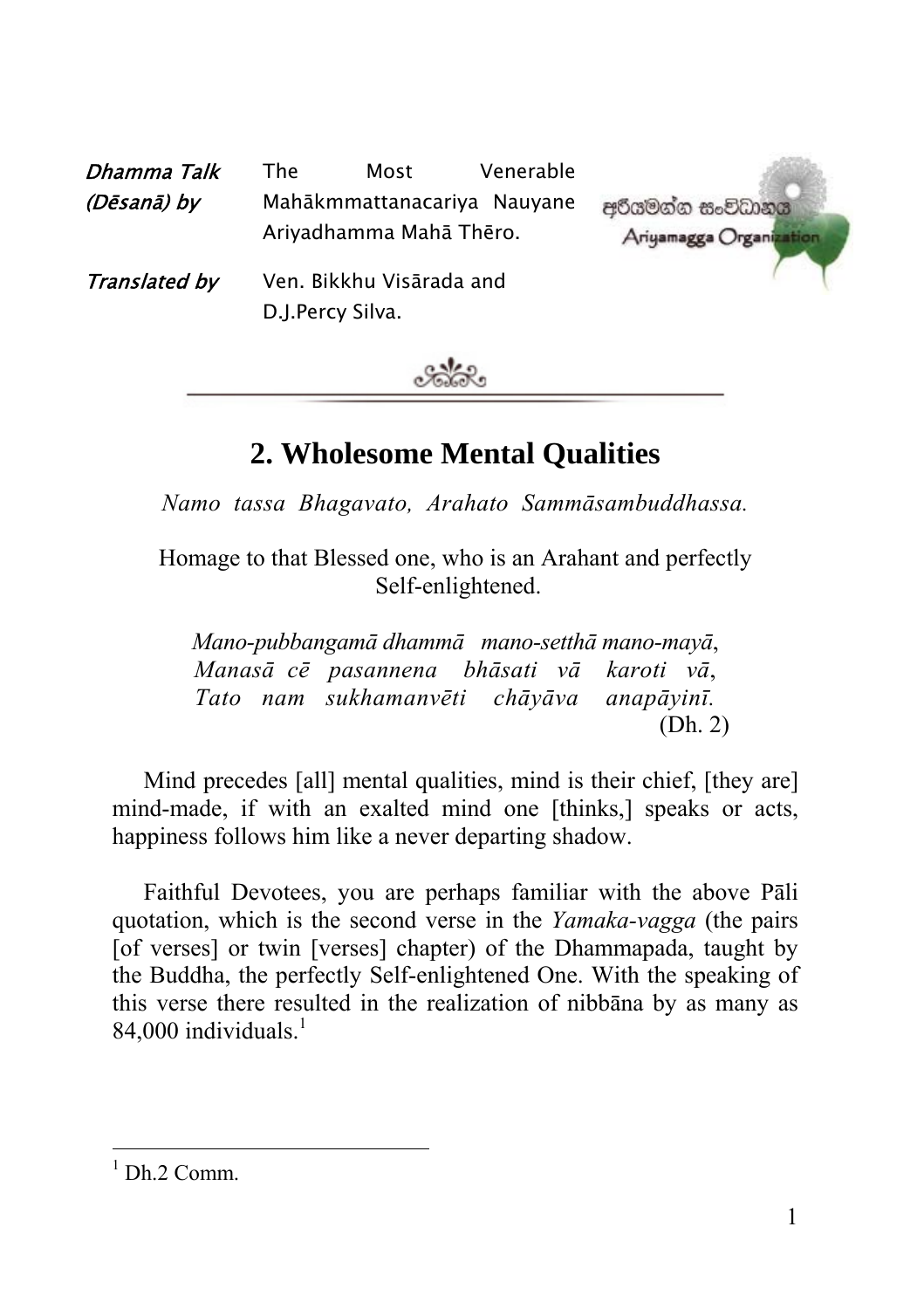*Mano-pubbangamā dhammā* [all] mental qu[ali](#page-1-0)ties, whether wholesome or unwholesome, are preceded or marshalled by the mind

*Mano-setthā* mind is the chief of these mental qualities

*Mano-mayā* because of the mind they come into being

*Manasā cē pasannēna* if with a pure and clear mind

*Bhāsati vā* [one] speaks [it is a wholesome utterance]

*Karoti vā* or acts [it is a wholesome act]

*Tato nam sukhamanvēti* will follow pleasurable results both mundane and supramundane<sup>2</sup>

*Chāyāva anapayinī* as would one's own shadow

This is a very lucid Dhamma verse. If we leave aside the physical form (*rūpa*) we have within us two dhammas, namely mind (*citta*) and mental qualities (*cētasikas*). Mind is natually one, however in the case of mental qualities there are fifty-two defined [in the Abhidhamma and Commentaries]. Fourteen of them are unwholesome (*akusala*) and directly cause a defiled state of the mind. There are a further thirteen mental qualities, called ethically variables (*anna-samāna* lit. the same as the other, those mental qualities which arise in both the wholesome as well as unwholesome), which support the fourteen unwholesome qualities mentioned above.

Twenty-five mental qualities are of a wholesome nature in every respect and are referred to as the `beautifuls' (*sobhanas*). The thirteen *anna-samāna cētasikas* also support the twenty-five beautifuls, thus adding up to thirty-eight wholesome and twenty-seven unwholesome

<span id="page-1-0"></span> $\frac{1}{2}$  $2$  Supramundane results come when the thirty-seven dhammas that lead to enlightenment are developed; all wholesome actions lead to pleasant mundane results.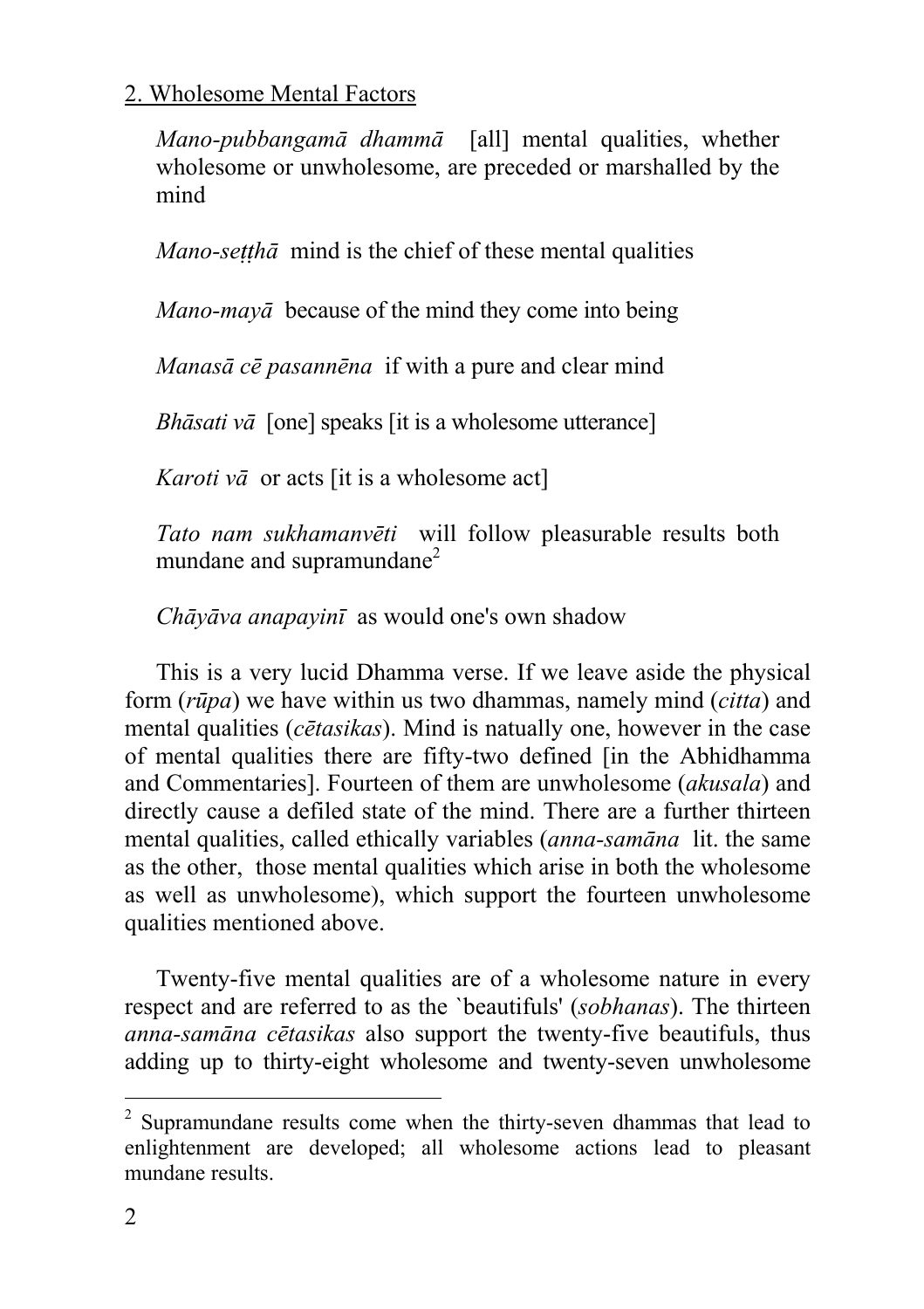qualities. So there are, altogether, twenty-five directly wholesome and fourteen directly unwholesome qualities, in addition to the thirteen that support either the wholesome or unwholesome.

The mind precedes all mental qualities and is their chief. Defilement or purity of mind is not due to any external agency, but due to arising of the above-mentioned *cētasikas.* The verse, which is the topic of this discourse, describes the purifying of the mind. How does the purifying of the mind occur? It is due to the arising of twenty-five beautiful as well as thirteen *anna-samāna* mental qualities. As a result of the purification of the mind by the mind marshalling beautiful mental qualities, creating greatness of mind, there is peace of mind. This purified mind leads one to mundane happiness's, such as worldly pleasures & higher planes of existence, and also to the supramundane attainments, i.e. the four paths & fruits and nibbàna, without causing any discomfort or displeasure like one's own shadow.

There are altogether twenty-five beautiful cētasikas.<sup>3</sup> Nineteen of them are called universally beautiful (*sobhana-sādhārana* lit. shared with [all] the beautifuls) *cētasikas*:

- *Saddhā* faith
- *Sati -* mindfulness
- *Hiri* conscience, shame to do evil
- *Ottappa* fear of blame from others
- *Alobha* non-greed
- *Adosa* non-anger
- *Tatra-majjhattatā* even-mindedness
- *Kāya-passaddhi* tranquillity of the body [(group) of *cētasikas*]
- *Citta-passaddhi* tranquillity of mind
- *Kāya-lahutā* lightness of the body [(group) of *cētasikas*]
- *Citta-lahutā* lightness of mind
- *Kāya-mudutā* suppleness of the body [(group) of *cētasikas*]

 <sup>3</sup> See AS.II:5Ý8; for the nineteen universally beautiful *cetasikas* see AS.II:5.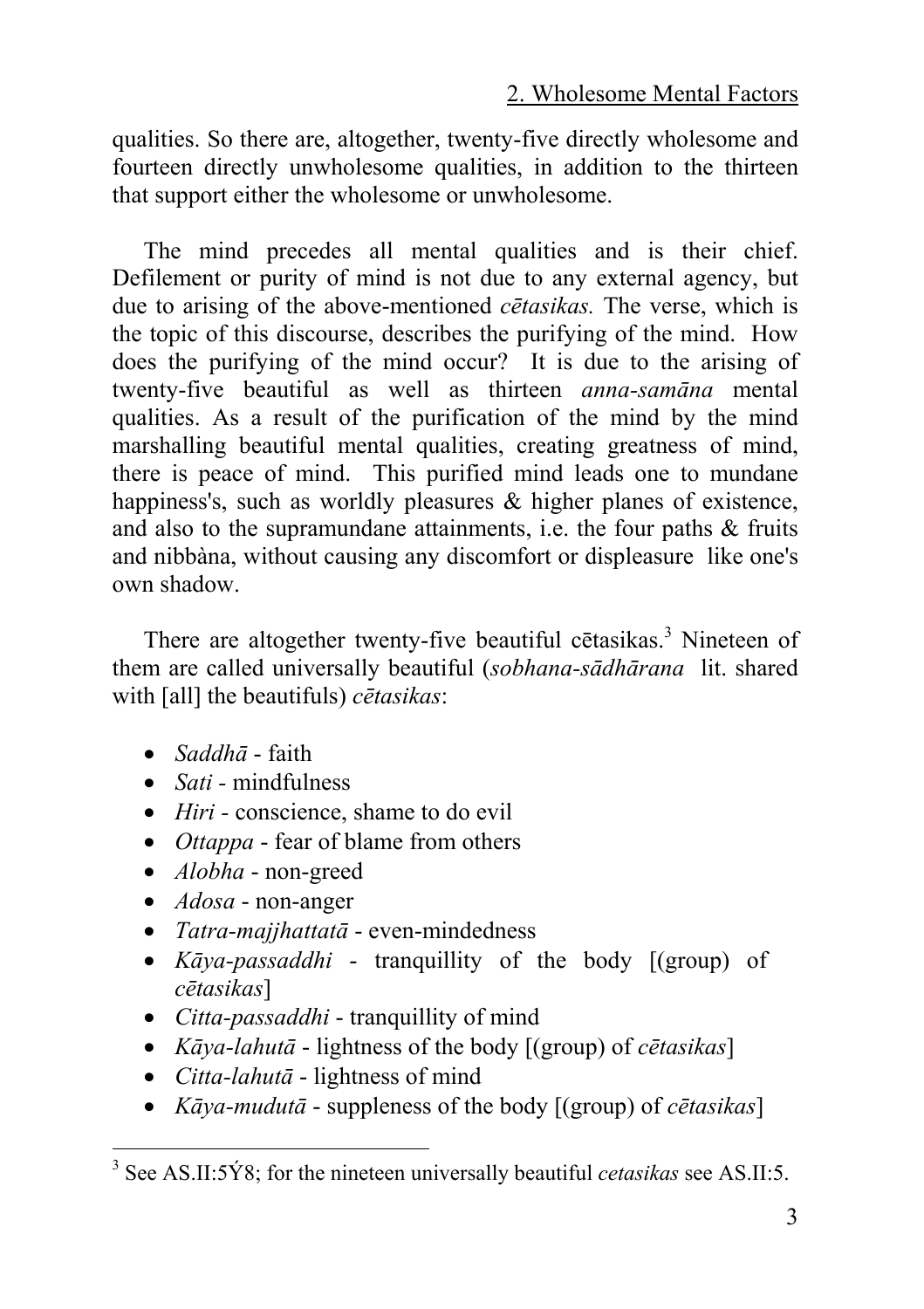- *Citta-mudutā* suppleness of mind
- *Kāya-kammannatā* workability of the body [(gr[ou](#page-3-0)p) of *cētasikas*]
- *Citta-kammannatā* workability of mind
- *Kāya-pāgunnatā* proficiency of the body [(group) of *cētasikas*]
- *Citta-pāgunnatā* proficiency of mind
- *Kāyujukatā* uprightness of th[e](#page-3-1) body [(group) of *cētasikas*]
- *Cittujukatā* uprightness of mind

The three abstinences *(tisso viratiyo*<sup>4</sup>):

- *Sammā-vācā* right speech
- *Sammā-kammanta* right action
- *Sammā-ājīva* right livelihood

The [two] unlimiteds (*appamannāyo* 5 ):

- *Karunā* compassion
- *Muditā* [sympathetic] joy

The last beautiful *cetasika* is the predominance of wisdom (pannindriya<sup>6</sup>).

Here we have to seek advice and examine how these mind marshalled mental qualities keep the mind purified. The advice, as taught by the lord Buddha, is to practise wise attention (*yonisomanasikāra*). The practicing of *yoniso-manasikāra* enables one to maintain an undefiled mind in the presence of any internal, external,

 $\frac{1}{4}$  $<sup>4</sup>$  In mundane consciousnesses the three abstinences occur only at the time of refraining from the three respective forms of misconduct (AS.II:6).</sup>

<span id="page-3-0"></span> $\frac{1}{\sqrt{2}}$ . These two correspond to the divine abidings (*brahma-vihāras*) of the same name; the other two divine abidings, i.e. loving-kindness (*mettā*) and equanimity (*upekkhā*), are taken as specific modes of non-anger (*adosa*) and even-mindedness (*tatra-majjhattatā*) respectively (AS.II:7).

<span id="page-3-1"></span> $6$  AS II:8.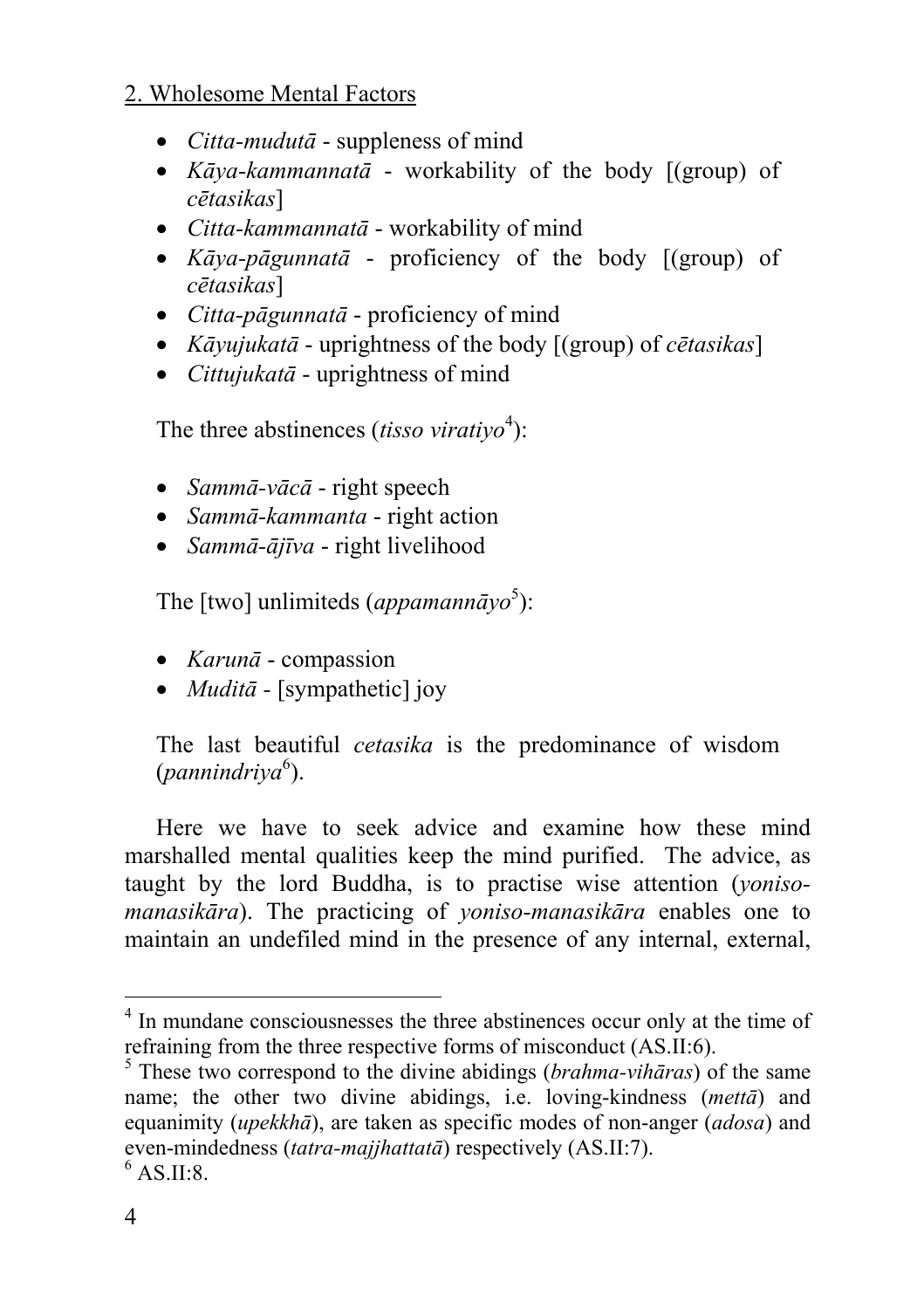physical or mental object. What helps us to develop *yonisomanasikāra*? Listening to the Buddha's Teachings, which explain the conventional truth (*sammuti-sacca*) and ultimate truth (*paramatthasacca*), helps us to develop *yoniso-manasikāra* because it teaches us to:

- Distinguish between wholesome actions (*kusala-kamma*) and unwholesome actions (*akusala*-*kamma*).
- Understand what leads to higher or lower realms of existence.
- Realise the cause of suffering and happiness in this life and hereafter.

Association with noble people (*kalyāna mittas* lit. good friends or *sappurisas* lit. true men) creates opportunities for one to hear the Dhamma. A noble person is one whose thought processes are deeply embedded in non-greed, non-hatred and non-delusion. Such a person's thoughts, speech and actions are restrained; they do not cause any mental or physical harm to anyone in the world, but rather bring peace and happiness to the world. A person with such qualities, who is not given to greed, hatred and delusion, is called a noble person. It is from these noble people that we can learn the Dhamma. Therefore, the noblest of them all is the Buddha, next in order are:

- *Agga-sāvakas* the [Buddha's two] chief disciples
- *Asāti mahā-sāvakās* the [Buddha's] eighty great disciples
- *Arahant* a fully enlightened one
- *Anāgāmi* a non-returner
- *Sakadāgāmī -* a once-returner
- *Sotāpanna -* a stream-enterer
- *Ti-pitaka-dhara* one well versed in the three divisions [of the Pāli canon] (*Ti-pitaka* lit. three baskets)
- *Dvi-pitaka-dhara* one well versed in two divisions [of the Pāli canon]
- *Eka-pitaka-dhara* one well versed in one division [of the Pāli canon]
- *Bahussuta* one who has learnt (lit. heard) much [Dhamma]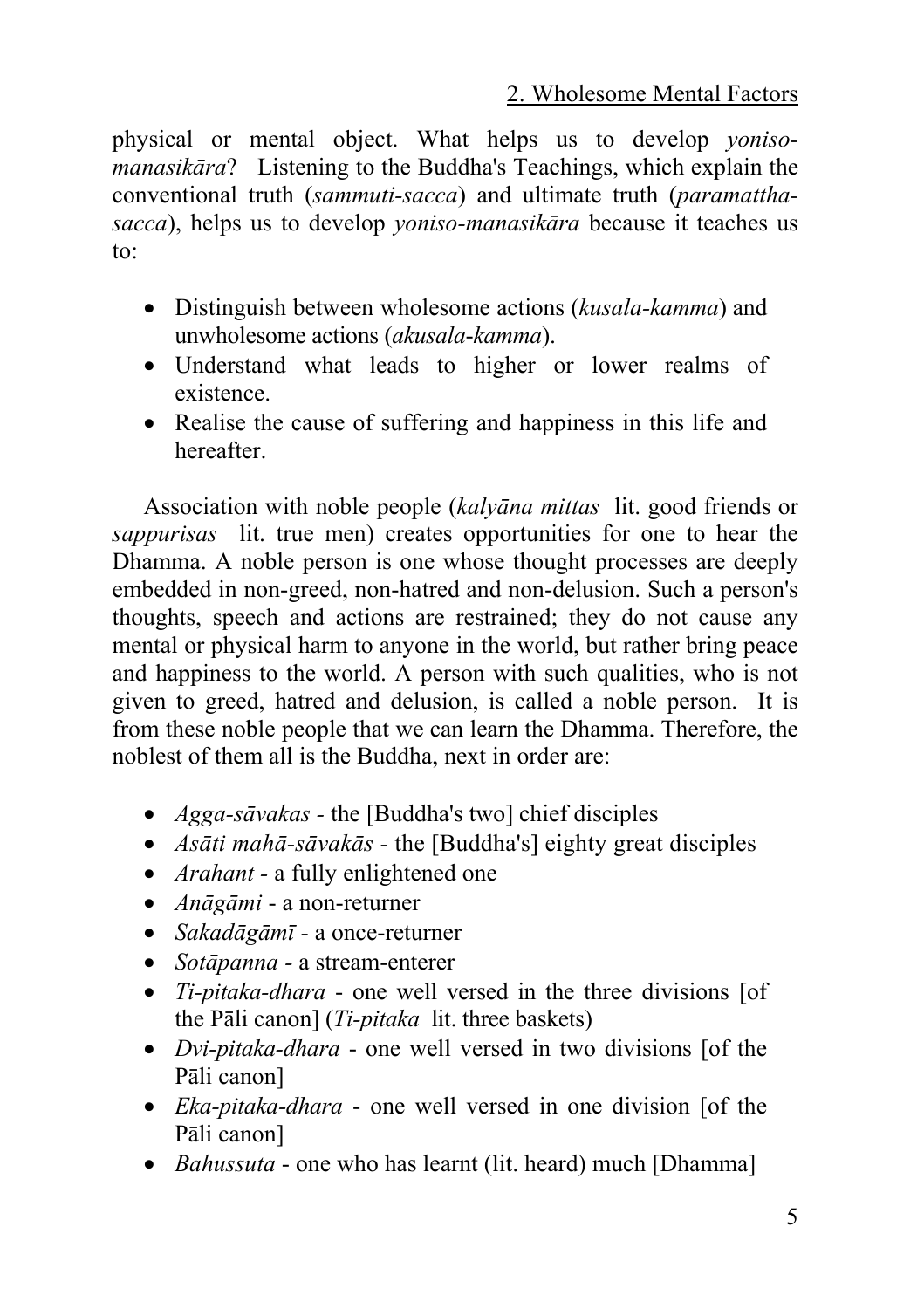• Anyone who has faith (*saddhā*) in the Buddha, Dhamma & Sangha, is morally well behaved (*sīlavā*), is learned (*sutavā*  lit. has heard), is generous (*cāgavā*) and has wisdom (*pannavā*) 7

Any of the above can be classified as noble people. $8$  Association with such noble people (*sappurisa-sanseva*) and listening to the Truedhamma 9 (*saddhammasavana*), spoken by them, [lea](#page-5-0)ds us to become familiar with wise attention (*yoniso-manasikāra*). The practice of *yoniso-manasikāra* results in maintaining a pure mind during all situations that are encountered, for example:

- The practice of loving kindness (*mettā*) in the presence of objects that can cause anger (*kodha*).
- Control of lust (*rāga*) in the presence of the objects of sensual pleasures.
- Being humble in situations where conceit (*māna*) could arise.

The practice of yoniso*-manasikāra* leads to the ability to change unwholesome thoughts to wholesome thoughts. What happens by the development of *yoniso-manasikāra*? Every activity is endowed with the highest quality of practicing according to the dhamma (*dhammānudhamma-patipatti*10). The thoughts, speech and actions are then in keeping with the dhamma.

<sup>-&</sup>lt;br>7 At A.8:54 someone with these qualities is called a *kalyāna-mitta*, though being learned is not mentioned there it is implied, for example c.f. A.4:186, where the Buddha says that even if someone should understand the meaning (*attha*) and Dhamma in a four line verse and is practising in accordance with the Dhamma it is enough to call them a *bahussuta*.

 $\degree$  Concerning sappurisa see also A.4:200 $\acute{Y}$ 206.

The True-dhamma (*Saddhamma*), also called the Dhamma of the noble ones (*Ariya-dhamma* (D.18)), is a synonymous term for Dhamma, the teachings of the Buddha; another term synonymous to this is `*Sāsana*' (c.f. Dh.183), which is a verbal noun from `*sāsati*' (to teach), and from this there is the agent noun *`Satthā*', used referring to the Buddha, meaning *`Teacher'*. <sup>10</sup> The association with noble people, listening to the True-dhamma, wise

<span id="page-5-0"></span>attention and practicing according to the Dhamma are said, by the Buddha, to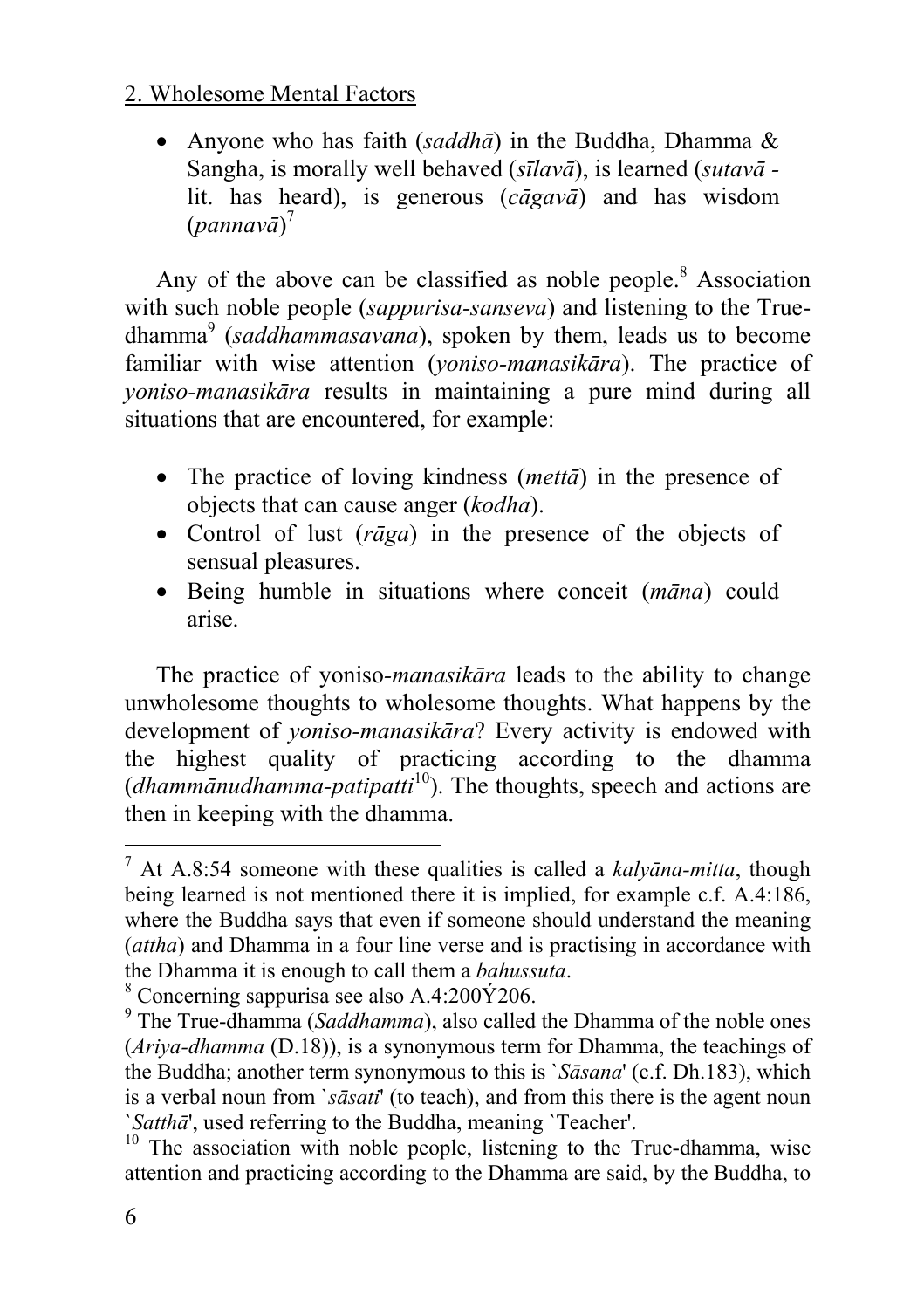What is dhamma? What is *anudhamma*? Dhamma [in this context] is the four paths  $\&$  fruits and nibbàna, which are the nine supramundane states (*lokuttara-dhammas*). The *Anudhamma*[*s*] are the [thirty seven] dhammas that lead to enlightenment (*bodhi*pakkhiya dhammas<sup>11</sup>), i.e. leading to the four paths & fruits and nibbāna [when practiced].

Giving alms, living with integrity, meditating, respecting elders, being of service to others, sharing merits, rejoicing in the merits acquired by others, listening to the Dhamma, teaching Dhamma and developing right understanding<sup>12</sup> (lit. straightening one's views), practicing the ten wholesome courses of action, $13$  developing the ten perfections (*dasa pāramī* 14), practicing the four divine abidings

l

see S.12:51 Comm. At C.Nidd. (to Sn.69) *dhamma*[*s*] are said to be the four presences of mindfulness, and the noble eight-fold path; *anudhammas* are said to include the practices that are prerequisites to the four presences of mindfulness, etc., i.e. fulfilling the moral standards (*sīla*), guarding the doors of the [sense] predominances (*indriya-sanvara*), knowing the [right] amount in regard to eating food (*bhojana-mattannutā*), being devoted to wakefulness (*jāgariyānuyoga*) and mindfulness & clear comprehension (*satisampajanna*). 12 These ten practices are called the ten bases for making merit (*dasa punna-*

*kiriyā-vatthāni*). D.33 only mentions the first three, the full set of ten are found at D.33 Comm.<br><sup>13</sup> That is abstaining from killing living beings (and being compassionate),

abstaining from taking what has not been given, abstaining from engaging in sexual misconduct, abstaining from uttering false speech, abstaining from speaking to cause division (and speak for the sake of harmony), abstaining from speaking harshly (and speak what is blameless, dear and goes to the heart), abstaining from uttering useless speech (and speak what is timely and beneficial), giving up covetousness, giving up ill-will and having right view (M.41). <sup>14</sup> They are as follows: giving ( $d\bar{a}$ *na*), being moral ( $s\bar{a}$ *la*), renunciation

(*nekkhamma*), wisdom (*pannà*), energy (*viriya*), patience (*khanti*), truthful-

lead to the attaining of the fruit of stream-entry (S.55:55), fruit of oncereturning (S.55:56), fruit of non-returning (S.55:57) and the fruit of Arahantship (S.55:58) when developed and made much of. At A.4:248 they are said to lead to increasing wisdom. See also A.10:61. 11 For this explanation of *dhamma* see D.16 Comm., and for `*anudhamma*'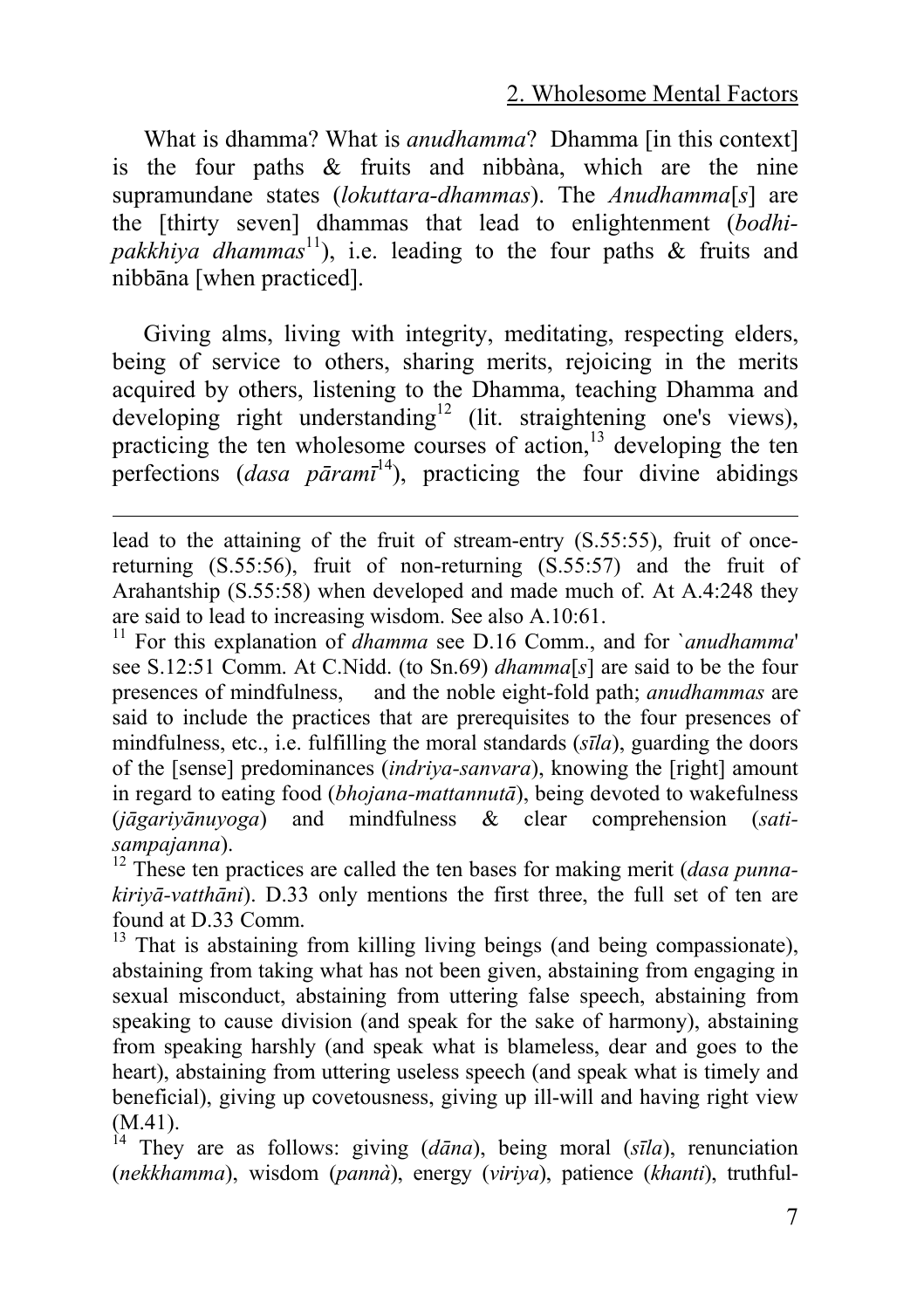(*brahma-vihāras* 15), perfect the four bases for beneficence (*cattāri sangaha-vatthāni* 16), become endowed with the *karanīya* and *mangala* dhammas 17 develops the [thirty-seven] *bodhipākkhiya dhammas* which lead us to the four paths & fruits and nibbana.

From this discourse it is clear to us that maintaining a purified mind, though appearing to be very difficult to do, is not really so difficult if we associate with noble people, listen to Dhamma and practice *yoniso-manasikāra.* This constitutes the practice of right speech, right thought and right action, which in turn is living according to dhamma. This creates in our minds the [wholesome] thoughts that result in actions according to *manasā cē pasannēna*, and that leads to *tato nam sukhamanvētī*, which means bringing mundane happiness in this world and higher realms according to the conventional truth, and the four paths & fruits and nibbāna according to the ultimate truth.

Association with noble people, which affords the opportunity to listen to Dhamma, practice *yoniso-manasikāra* and live according to the Dhamma, results in attaining the respective states of all the Buddhas, Paccēkabuddhas, Arahants and Ariyan people. We at present in this period, when the Teachings of the Buddha (*Buddhasāsana*) are still available, are blessed with opportunities for associating with noble people, listening to Dhamma, practicing *yoniso-manasikāra* and living according to Dhamma. As a result of this we shall enjoy in this life mental happiness, physical well-being, a

l

ness (*sacca*), determination (*adhitthāna*), loving-kindness (*mettā*) and equanimity (*upekkhā*) (Bv.1 verses 76, 77). 15 These are loving-kindness (*mettā* lit. friendliness), compassion (*karunā*),

sympathetic joy (*muditā*) and equanimity (*upekkhā)* sometimes also called the four immeasurables (*catasso appamannā*) (D.33; see also Vism. IX,1- 124).

<sup>16</sup> A.4:32 & A.9:5 Ý giving (*dāna*), [using] kind/dear speech (*peyya-vajja*), lit. living for the benefit [of others] (*attha-cariyā*) and treating all equally (*samānattatā*). 17 I.e. the qualities mentioned in the Karanīyamettāsutta (Kh.9 &

Sn.143Ý152) and Mahāmangalasutta (Kh.5 & Sn.258Ý269). For the text and translation of these see Appendix I, p. \_\_.